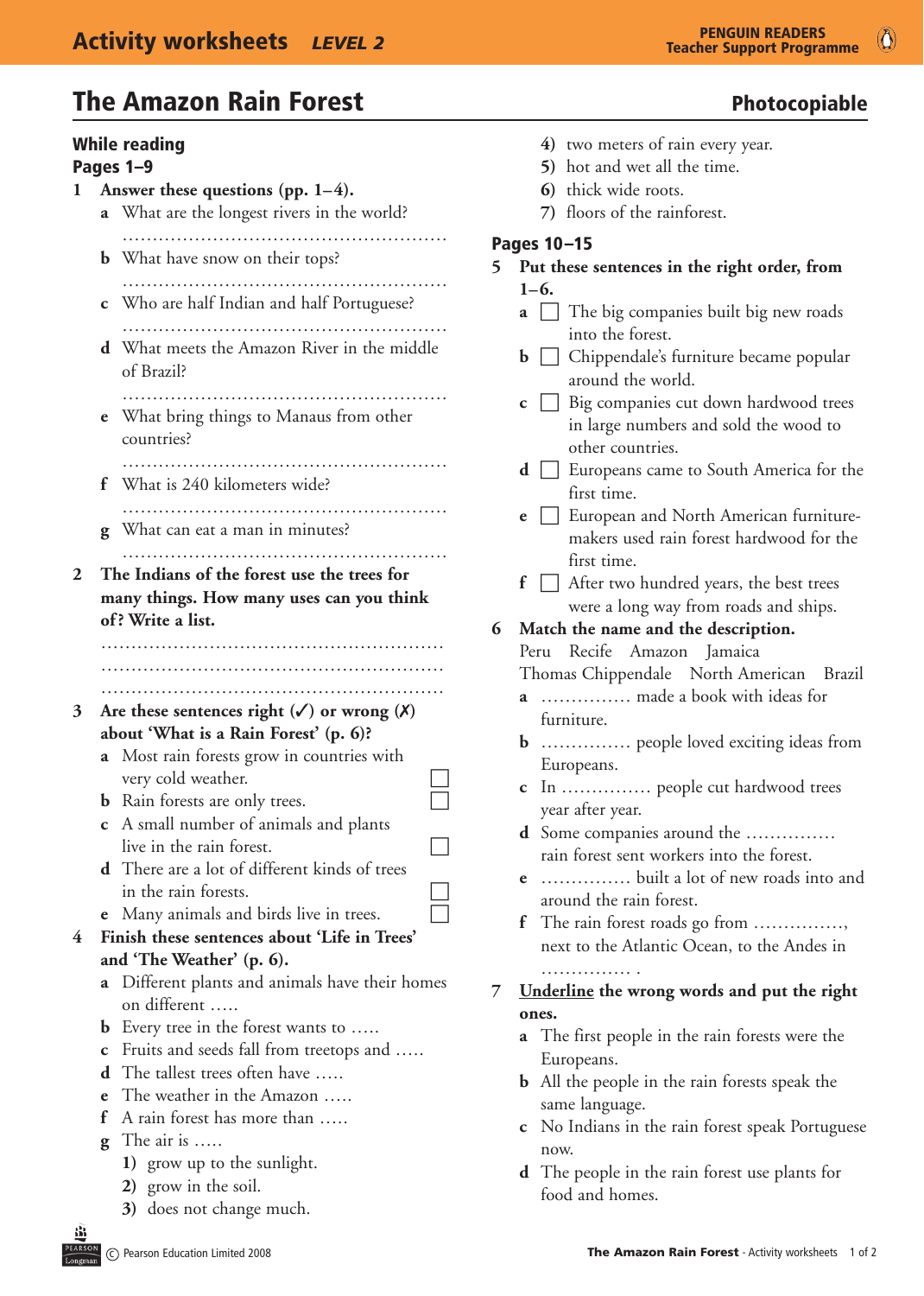|   | e            | All the people of the rain forest catch fish in  |  |
|---|--------------|--------------------------------------------------|--|
|   |              | the sea.                                         |  |
|   | $\mathbf{f}$ | The people of the rain forest make poison        |  |
|   |              | from plants and piranhas.                        |  |
| 8 |              | Finish these sentences.                          |  |
|   |              | A lot of the Indians of the rain forest died     |  |
|   |              | because the Europeans                            |  |
|   | b            | In the 1960s, the countries of South America     |  |
|   |              |                                                  |  |
|   | $\mathbf{c}$ | The people and the visitors on vacation in the   |  |
|   |              |                                                  |  |
|   |              | d With the money from the coffee and the         |  |
|   |              | rubber, the Europeans built<br>.                 |  |
|   | e            | Almost all the people in Brazil today            |  |
|   |              |                                                  |  |
|   |              |                                                  |  |
|   |              | <b>Pages 15-25</b>                               |  |
| 9 |              | Are these sentences right $(V)$ or wrong $(X)$ ? |  |
|   | a            | Jose and Maria live in the rain forest.          |  |
|   | b            | The Kayapo Indians live in their boats.          |  |
|   | $\mathbf{c}$ | The Kayapo Indians take Jose and Maria           |  |
|   |              | to a different part of the river.                |  |
|   |              | d The fish are swimming very fast in the         |  |
|   |              | pool.                                            |  |
|   | e            | The Kayapo Indians use wood from the             |  |
|   |              | forest to catch the fish.                        |  |
|   | f            | There is a strong poison in the wood.            |  |
|   | g            | Jose and Maria help the Kayapo Indians           |  |
|   |              | to catch fish.                                   |  |
|   |              | <b>h</b> Jose and Maria eat some of the Kayapo   |  |
|   |              | Indians' fish.                                   |  |
|   |              | 10 Answer these questions.                       |  |
|   |              | a Where did the taxi driver live when he was a   |  |
|   |              | small child?                                     |  |

small child? ………………………………………………

**b** Why did the taxi driver's family move to the forest?

 ………………………………………………  **c** What did the taxi driver's family plant on their farm?

 ……………………………………………… **d** How long did the taxi driver's family live on their first farm?

 ……………………………………………… **e** Where did the taxi driver's family go to get work?

 ………………………………………………

|  | <b>Teacher Support Programme</b> |
|--|----------------------------------|
|  |                                  |

 $\bullet$ 

|   | f What kind of trees made Manaus a rich city?                                        |
|---|--------------------------------------------------------------------------------------|
| g | Why did the good times end in the 1920s for<br>Manaus?                               |
|   | h How much of Brazil is cattle farms?                                                |
| i | Does the cattle farmer want to cut down all of<br>the Amazon rain forest for cattle? |
|   |                                                                                      |
|   | 11 Circle the right answer.                                                          |
| a | In 1992, people from 150 countries met to                                            |
|   | talk about                                                                           |
|   | 1) the Amazon.                                                                       |
|   | 2) all rain forests.                                                                 |
|   | 3) Rio de Janeiro.                                                                   |
|   | <b>b</b> We are losing animals and plants from the<br>rain forest                    |
|   | 1) every day.                                                                        |
|   | 2) only in Brazil.                                                                   |
|   | 3) in the future.                                                                    |
|   | c A new forest is better than                                                        |
|   | 1) an old forest.                                                                    |
|   | 2) any forest.                                                                       |
|   | 3) no forest.                                                                        |
|   | <b>d</b> Indians can live in the rain forests and look                               |
|   |                                                                                      |
|   | 1) after them.                                                                       |
|   | 2) for them.                                                                         |
|   | 3) around them.                                                                      |
| e | Rain forest vacation centers will bring more                                         |
|   |                                                                                      |
|   | $1)$ jobs.                                                                           |
|   | 2) farms.                                                                            |
|   | 3) big companies.                                                                    |
|   | f Today, the Amazon rain forest is getting                                           |
|   | 1) bigger.                                                                           |
|   | 2) smaller.                                                                          |
|   | 3) better.                                                                           |
|   | 12 How can you help the Amazon rain forest?                                          |
|   | Write five ideas.                                                                    |
|   |                                                                                      |
|   |                                                                                      |

 …………………………………………………